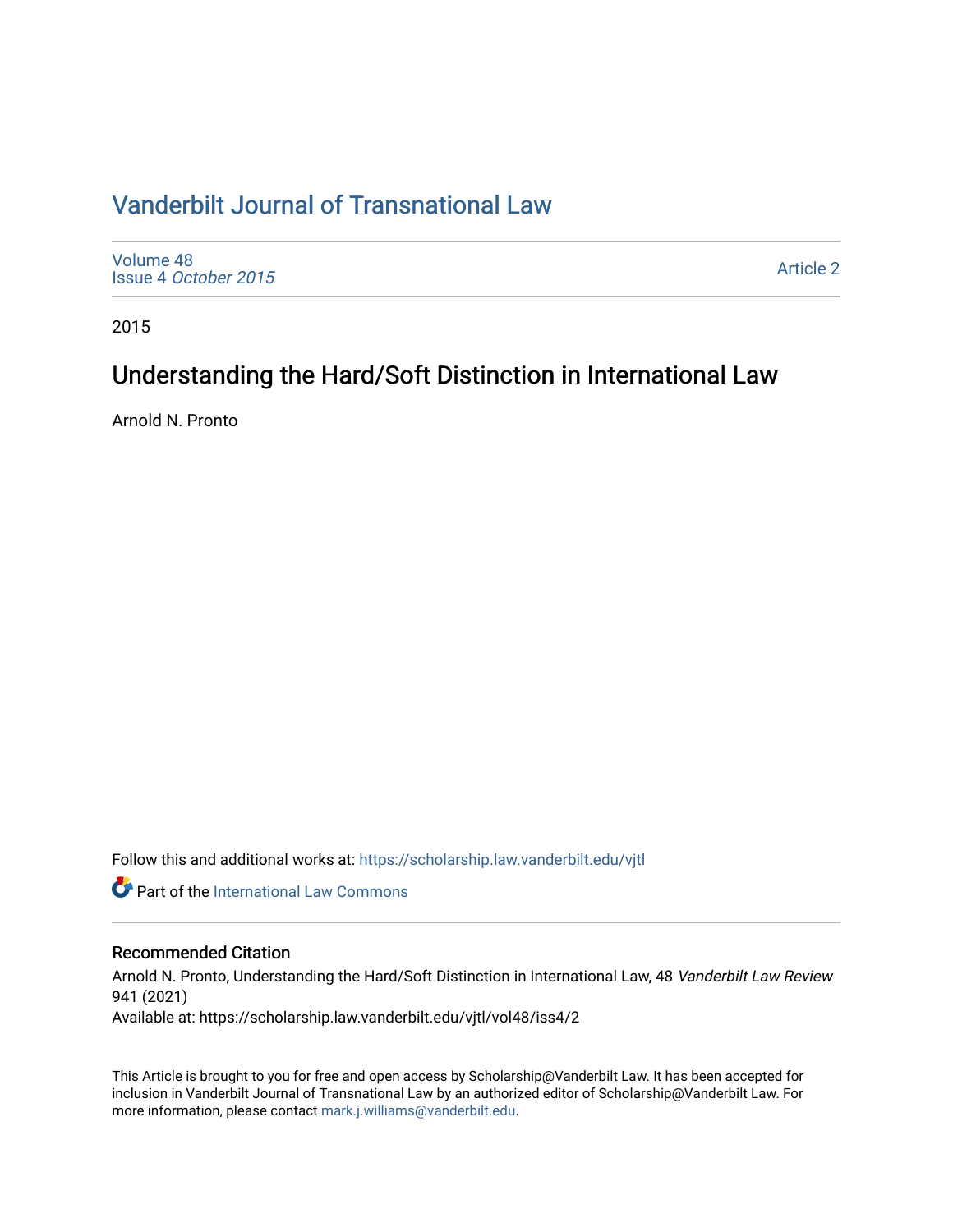# **Understanding the Hard/Soft Distinction in International Law**

## *Arnold N. Pronto\**

#### ABSTRACT

*A common characterization employed in contemporary international law is that between "hard" and "soft" law. A determination that an instrument falls into either category carries with it a series of implications, including that pertaining to the legal consequence of noncompliance with the rules contained in the text. What is at times overlooked is the relatively common phenomenon of the two types of law coexisting, where hard rules provide the context or the limits (boundaries, ceilings, and floors), and the details are "filled-out" by soft rules. A full appreciation of the resulting legal picture requires not only a familiarity with both types of rules but also an understanding of how they relate to each other. This is explored on two levels: the relative "authoritativeness-deficit" of the distinction under international law, and the reflection that the ambiguity inherent in the distinction reveals not two, but four, possible outcomes.*

## TABLE OF **CONTENTS**

|     |                                     |                                             | 942 |
|-----|-------------------------------------|---------------------------------------------|-----|
| H.  | PROBLEMS OF AUTHORITY AND SUBSTANCE |                                             | 944 |
|     | $A_{-}$                             | Lawmaking Authority in Contemporary         |     |
|     |                                     |                                             | 945 |
|     | В.                                  | The Codification-Progressive Development    |     |
|     |                                     |                                             | 947 |
|     | C.                                  | <i>Expository Codification—A Comment on</i> |     |
|     |                                     |                                             | 948 |
| TH. |                                     |                                             | 950 |
|     | Α.                                  |                                             | 950 |
|     | B.                                  |                                             | 951 |
|     | C.                                  |                                             | 952 |
|     | D.                                  |                                             | 953 |
|     |                                     |                                             |     |

<sup>\*</sup> Senior Legal Officer, United Nations Office of Legal Affairs. Member of the Secretariat of the International Law Commission. The views expressed herein do not necessarily reflect those of the United Nations. Twitter: @arnoldpronto.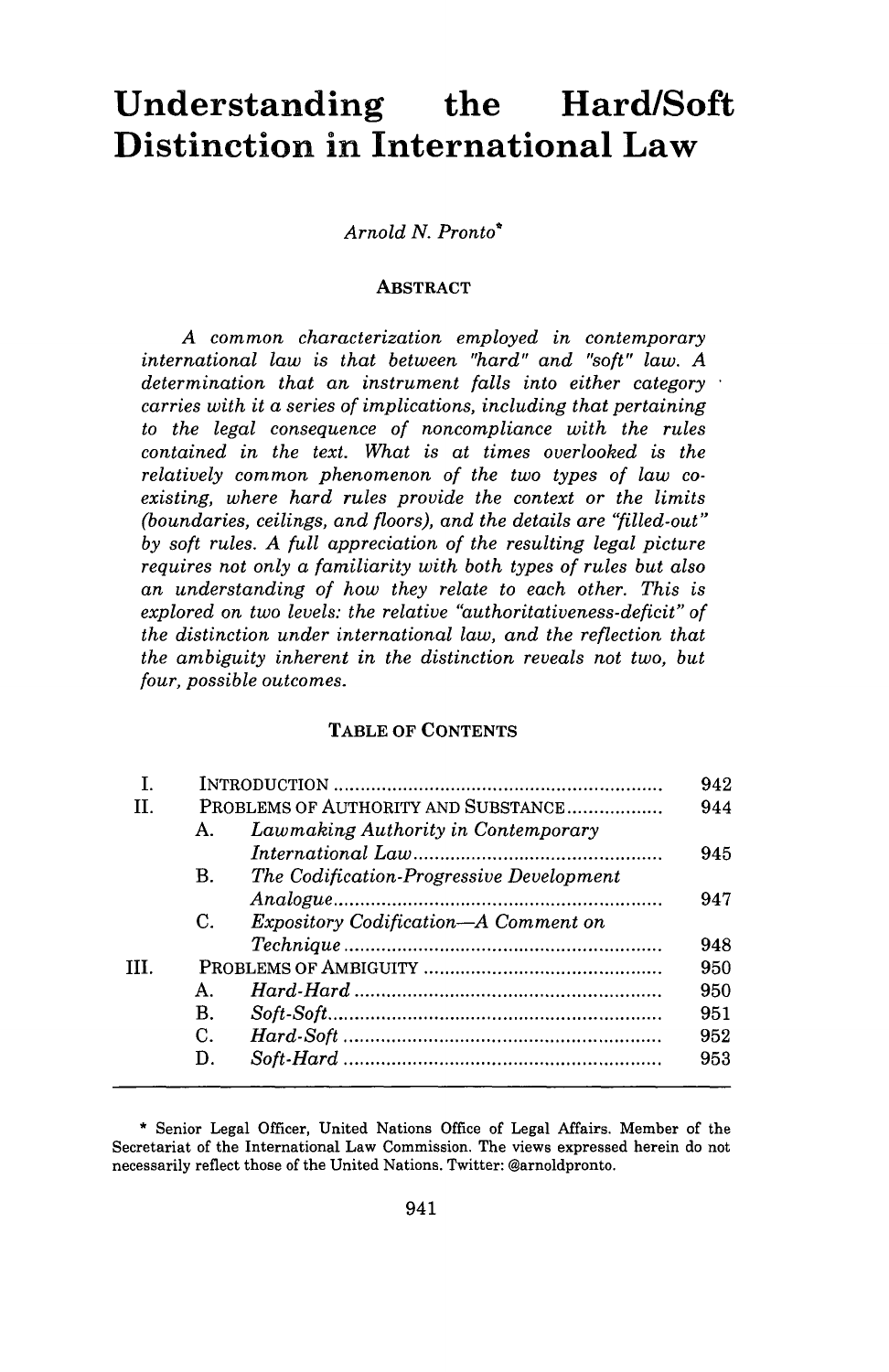| IV. |  | 955 |
|-----|--|-----|
|-----|--|-----|

#### I. INTRODUCTION

In the contemporary narrative of international law, it is common to find analyses of the pedigree of instruments framed in terms of the hard/soft law dichotomy. The former concerns those texts adopted in a form that suggests the existence of a legal obligation, while the latter refers to those that are not recognized as being binding under international law. **A** determination that any one instrument falls into either category carries with it a series of implications, the main such implication being the legal consequence of noncompliance with the rules or norms contained in the text. In other words, the characterization suggests a certain intention on the part of the drafters and provides a hint as to their understanding of the legal and political context in which they drafted the instrument in question. It also allows for a range of assertions as to the normative nature of the text. That this is tolerated (sometimes even lauded) in international law is well known and accepted. It is merely a confirmation of the open-textured nature of international law, which (perhaps more than domestic law) allows the regulation of human activities through nonbinding law. While the focus herein will not be on an analysis of questions of compliance with international law (nor whether "soft law" is really "law"), it is worth restating the obvious fact that the notion of soft law challenges traditional conceptions of the role played **by** compliance in confirming the legal character of a rule.

However, in international law, formal compliance is sometimes not the intended goal. Instead, the function of the law may be to guide the action of states and other actors at the international level. Therefore, that such rules may not be formally "binding" is often not **by** fault but **by** design. It simply was not an issue of particular concern to the negotiators to secure a legal basis for compliance. Or, if it was a consideration, a cost-benefit analysis might have led to an assessment that a nonbinding approach would, in the aggregate, have a greater impact than a formally binding text (ratified **by** few). What is at times overlooked is the relatively common phenomenon of the two types of law co-existing, where hard rules provide the context or the limits (boundaries, ceilings, and floors), and the details are "filledout" **by** soft rules. In such circumstances, a more nuanced analysis based on the subtle interaction between hard and soft rules is called for.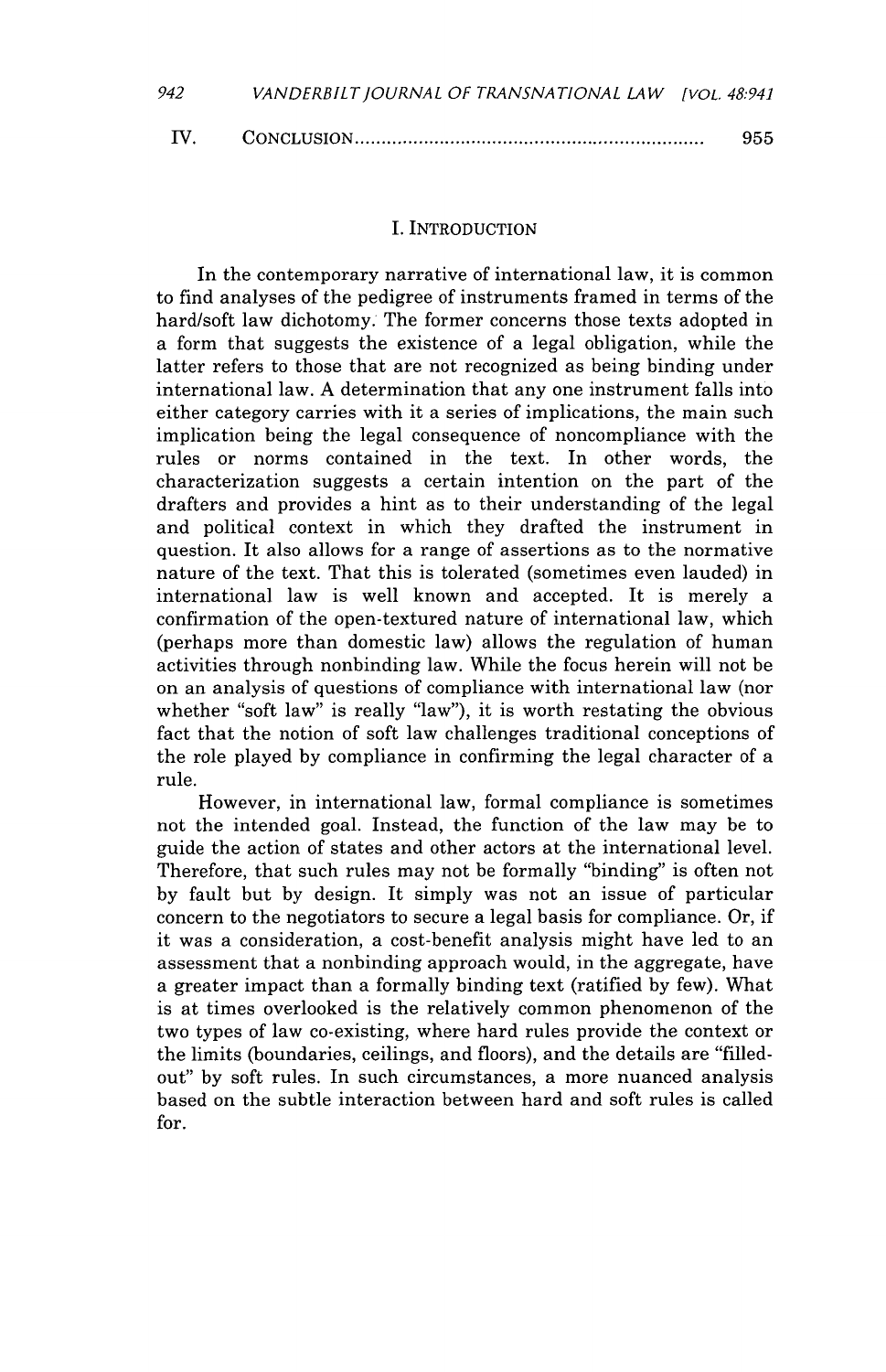The fact is that a significant amount of the "law" regulating the activities of states undertaken in response to a disaster exists in a nonbinding form.' At the same time, the field is also characterized **by** the existence of several hundred bilateral, and a number of multilateral, treaties. 2 **A** full appreciation of the resulting legal picture requires not only a familiarity with both types of rules but also an understanding of how they relate to each other. **A** further reason for looking at the hard/soft dichotomy relates to yet another consequence of the characterization, namely what it suggests for the prospect of codifying essentially soft rules into hard law texts. The label of soft law typically carries with it assumptions as to the nonsuitability for incorporation into a binding treaty. It is the view of the present writer that such understanding oversimplifies the prevailing position, precisely because it does not sufficiently take into account the complex legal picture that arises in the presence of existing hard law.

The suggested hypothesis is that such disconnect is not unique to International Disaster Response Law (IDR), but rather is a consequence of the lack of precision inherent in the hard/soft law characterization. This will be explored on two levels. First, it bears pointing out that the distinction has no formal basis in the law. Instead, it is merely employed as a descriptor of the law, with an attendant quasi-sociological analysis of the lawmaking process. Such "authoritativeness-deficit" will be explored, and some suggestions will be made as to how the distinction might be brought into line with more traditional descriptions of the law and lawmaking process. Some observations will also be made about the choice of soft law as a lawmaking technique.

The second question to be explored relates to the problem of the lack of granularity in the distinction. The binary form in which it is traditionally presented (binding vs. nonbinding) is misleading since the inherent ambiguity in the distinction reveals not two, but at least four possible outcomes. It is in the appreciation of the nuanced difference in such outcomes that a fuller understanding of the rules in question is to be found.

2. *Id.* at **2-17.**

**<sup>1.</sup>** For a list of relevant non-binding instruments, see **U.N.** Secretariat, Protection of Persons in the Event of Disasters, Memorandum **by** the Secretariat, at 2, **20-25,** Int'l Law Comm'n, **U.N.** Doc. **A/CN.4/590/Add.1** (Feb. **26, 2008),** *available at* http://legal.un.org/ile [http://perma.cc/PJ3S-4PU7] (archived on Sept. **5, 2015).**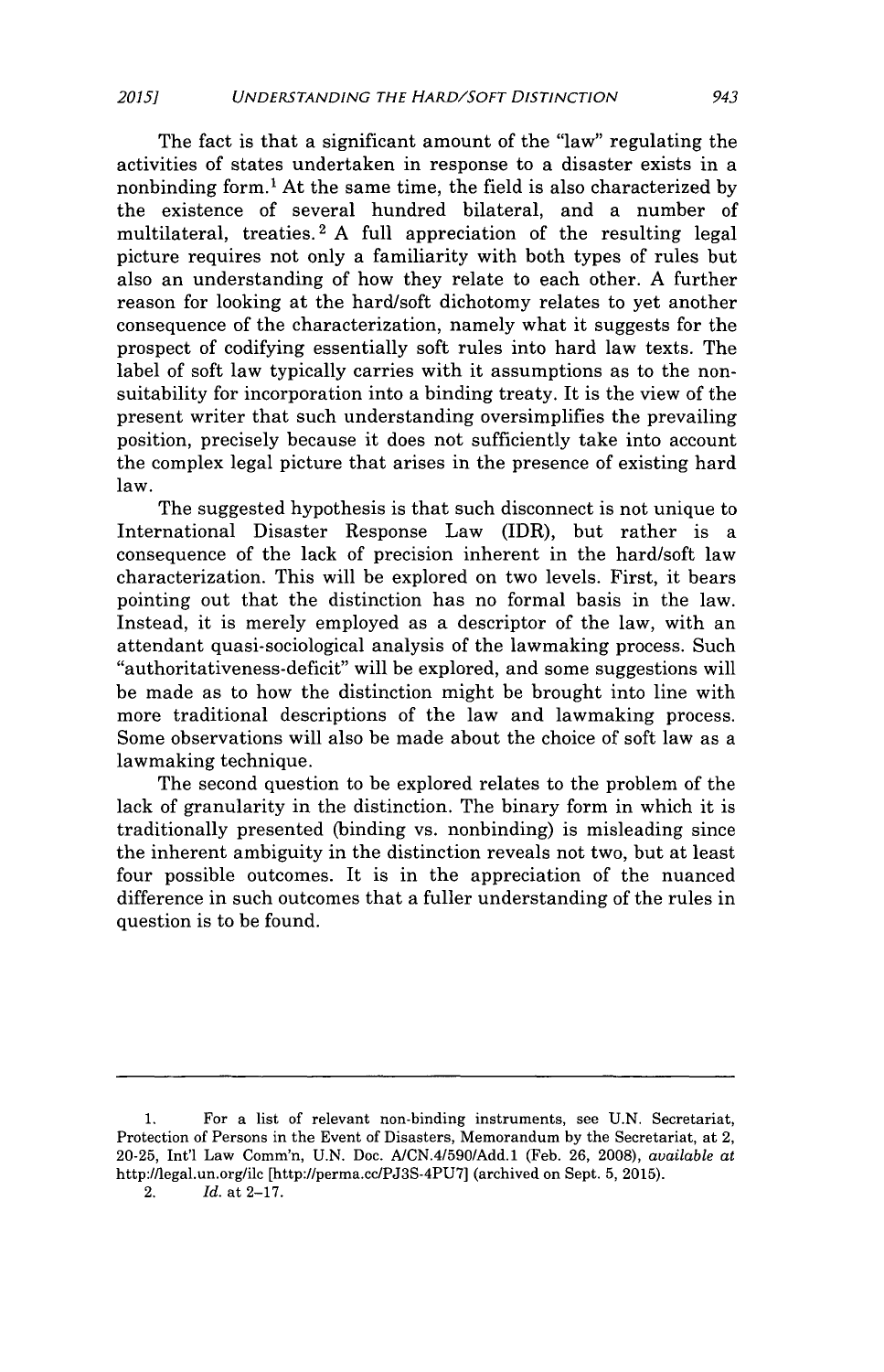#### **II.** PROBLEMS OF AUTHORITY **AND SUBSTANCE**

No attempt will be made here at reprising what has been written in the academic space<sup>3</sup> about the hard/soft dichotomy in international law. Suffice it to state that it has been accompanied **by** some handwringing and theorizing about what the distinction implies about the nature of international law. What is of equal if not greater interest is what it implies for the distribution of lawmaking authority in the international community. The distinction is of relatively recent provenance, as it does not appear in older textbooks and manuals of international law. Instead it seems to have emerged as a common way of describing the phenomenon of the proliferation of adoption of nonbinding ("soft law") texts, a technique resorted to primarily **by** teachers of international law to describe the phenomenon to their students. Its relative success is owed in no small measure to the tension inherent in the dichotomy: **by** presenting each type of "law" in contradistinction to the other, the basic features of each are brought more starkly into view. Yet, such intellectual arrangement suffers from lack of authority, over simplicity, and ambiguity.

It is perhaps somewhat odd that a distinction that has gained such widespread currency in the narrative of international law enjoys, as indicated earlier, no formal basis. It is not recognized in the Statute of the International Court of Justice as one of the recognized forms of international law.<sup>4</sup> Nor does it feature in the standard

4. *Cf.* Statute of the International Court of Justice, art. **38,** ¶ *1, available at* http://www.icj-cij.org/ [http://perma.cclVN5W-P2AW] (archived Sept. **5, 2015)** (listing the forms of international law to be applied **by** the International Court as: international conventions, international custom, general principles of law, and, as a subsidiary means, judicial decisions and the teachings of qualified publicists).

**<sup>3.</sup>** *See* R. R. Baxter, *International Law in "Her Infinite Variety,"* **29** INT'L COMP. **L.Q.** 549 **(1980);** Michael Bothe, *Legal and Non-Legal Norms-A Meaningful Distinction in International Relations?, 11* **NETH.** Y.B. INT'L L. **65 (1980); C.** M. Chinkin, *The Challenge of Soft Law: Development and Change In International Law,* **38** INT'L COMP. **L.Q. 850 (1989);** Dug Cubie, *An Analysis of Soft Law Applicable to Humanitarian Assistance: Relative Normativity in Action?,* 2 **J.** INT'L HUMAN. **LEGAL STUD. 177** (2011); Tadeusz Gruchalla-Wesierski, *A Framework for Understanding "Soft Law,"* **30 McGILL L.J. 37** (1984); Hartmut Hillgenberg, *A Fresh Look at Soft Law, 10* EuR. **J.** *INT'L* L. 499 **(1999);** Jan Klabbers, *The Redundancy of Soft Law,* **65** NORDIC **J. INT'L** L. **167 (1996);** Jan Klabbers, *The Undesirability of Soft Law,* **67** NORDIC **J.** INT'L L. **381 (1998);** Cynthia Crawford Lichtenstein, *Hard Law v. Soft Law: Unnecessary Dichotomy?,* **35** INT'L LAW. 1433 (2001); Alain Pellet, *The Normative Dilemma: Will and Consent in International Law-Making,* 12 AUSTL. Y.B. INT'L L. 22 **(1988);** Arnold **N.** Pronto, *Some Thoughts on the Making of International Law,* **19 EUR. J.** INT'L L. **601 (2008);** Oscar Schachter, *The Twilight Existence of Nonbinding International Agreements,* **71** AM. **J.** INT'L L. **296 (1977);** Blaine Sloan, *General Assembly Resolutions Revisited (Forty Years Later),* **58** BRIT. Y.B. INT'L L. **39 (1987); A.J.P.** Tammes, *Soft Law, in* ESSAYS **ON** INTERNATIONAL **AND** COMPARATIVE LAW IN HONOUR OF **JUDGE ERADES 187** (T.M.C. Asser Instituut ed., **1983);** Prosper Weil, *Towards Relative Normativity in International Law?,* **77 AM. J. INT'L** L. 413 **(1983).**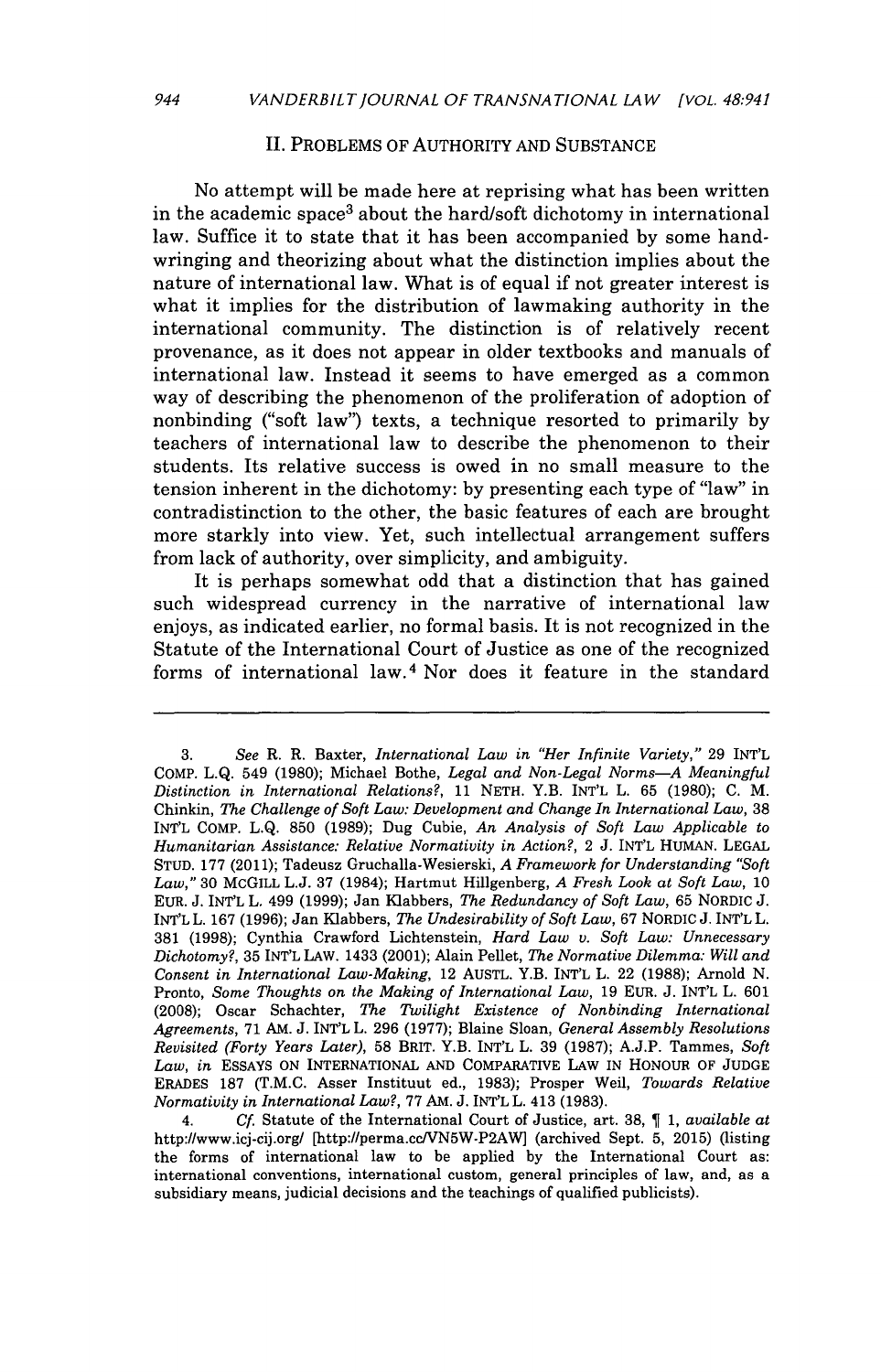description of the formation of customary international law. While the International Court has on occasion referred to texts that are, strictly speaking, "non-binding,"<sup>5</sup> it has not formally endorsed the distinction. In other words, the distinction does not carry with it any substantive implications. It makes no claim of precedence over other categorizations, and it is often resorted to merely because of its perceived usefulness in describing the types of law a reader might encounter.

The usefulness of the hard/soft dichotomy should be distinguished from the advantages of adopting international law texts in nonbinding form. At first, this might seem counterintuitive. The point is that it is true that states have, in recent times, increasingly preferred to adopt international instruments in nonbinding form. Legally binding instruments are orders of magnitude more difficult to negotiate (especially in a world of nearly 200 states) and trigger complicated internal ratification processes with their attendant political ramifications. Binding instruments are also hard to get out of, partially implement, or even entirely ignore without legal consequences. Nonetheless, the predilection of states toward adopting nonbinding texts should not be confused with the hard/soft law distinction enjoying formal recognition in the law.

Likewise, the perceived success of the phenomenon being described should not be confused with the success of the characterization used to describe the phenomenon. While the continuing success of the distinction is no doubt linked to the continued proliferation of nonbinding texts, the same cannot be said the other way round. Formally speaking, no new "categorization" of law has been established or recognized. Instead, the secret of the success of the characterization is attributable to its simplicity in describing "reality," as well as the fact that it makes a sociological observation about lawmaking in the twenty-first century.

## **A.** *Lawmaking Authority in Contemporary International Law*

The established distribution of authority in the international system, which is based on an architecture at least seventy years old, recognizes only a few entities as enjoying "lawmaking" authority. These are typically the states themselves, international organizations to the extent empowered **by** their respective mandates, and to a more

**<sup>5.</sup>** See, e.g., Rep. of the I.C.J., at 14-15, **U.N.** Doc A/41/4 **(1986),** *available at* http://www.icj-cij.org/ [http://perma.cc/DN9R-FARA] (archived Sept. **5, 2015)** ("the Declaration on Principles of International Law concerning Friendly Relations and Cooperation among States in accordance with the Charter of the United Nations (General Assembly resolution **2625** (XXV)) **.** . **.** the adoption **by** States of this text affords an indication of their *opinio juris* as to customary international law on the question.").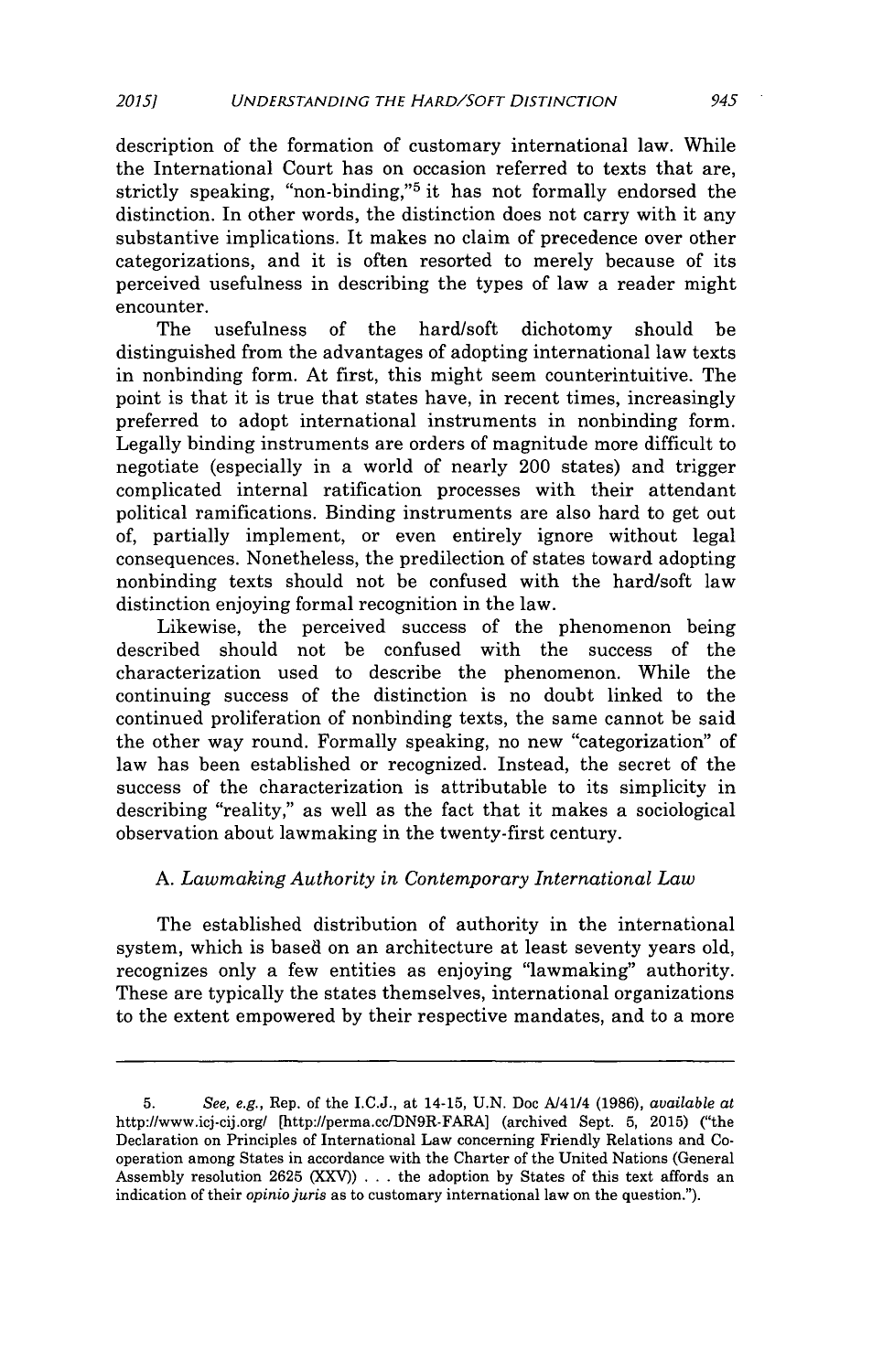limited extent, international courts and tribunals. With some exceptions, other entities such as non-governmental organizations, while participating in the process, simply do not have lawmaking authority (and, at most, can be said to participate as "law-proposers"). What this means is that it is somewhat misleading to refer to texts developed by such entities as "nonbinding," which suggests  $\alpha$  *contrario* the possibility of such entities adopting binding such entities adopting binding instruments. This is simply not the case. As such entities do not have the authority to "make" law, the instruments they adopt do not enjoy the status of law, regardless of the form in which they are presented. This is not to say that such texts cannot enjoy a measure of general recognition and authoritativeness as reflecting, in an expository sense, "the law" (as discussed further below), but this is not the same as actually making the law.

The hard/soft law distinction is better applied in a context in which an entity that does enjoy lawmaking authority decides not to exercise such authority, for example, where states, for whatever reason, opt for a nonbinding text instead of adoption as a treaty. As indicated earlier, they might do so for reasons of convenience. It might also be a reflection of a prevailing view among them as to the (non-)suitability of certain topics to regulation **by** binding law. They might also agree to undertake the negotiation through a process that limits the possibility of a binding text being the final product (despite the fact that they, in principle, have the capacity to adopt the text as a treaty). This would be the case, for example, where states establish a negotiation process that allows for the participation of civil society partners. Even in such mixed arrangements, the notion that an instrument may be equally "binding" on a state and nongovernmental organization is not easily tolerated under contemporary international law and, therefore, is generally avoided.

In other words, the form in which a text is adopted also provides information about the prevailing understanding as to the distribution of lawmaking authority and speaks to the choices being made **by** states when exercising their authority to participate as lawmakers. The difficulty with the hard/soft characterization is that it does not sufficiently shed light on such nuances. Instead, the prevailing colloquial understanding of the hard/soft distinction tends to paint all negotiation processes with the same brush. This results in the overevaluation of some instruments and under-appreciation of others. It also tends to blur the distinctions in the established distribution of lawmaking authority: nonbinding texts adopted **by** states are inherently more authoritative than those negotiated under the auspices of non-state entities.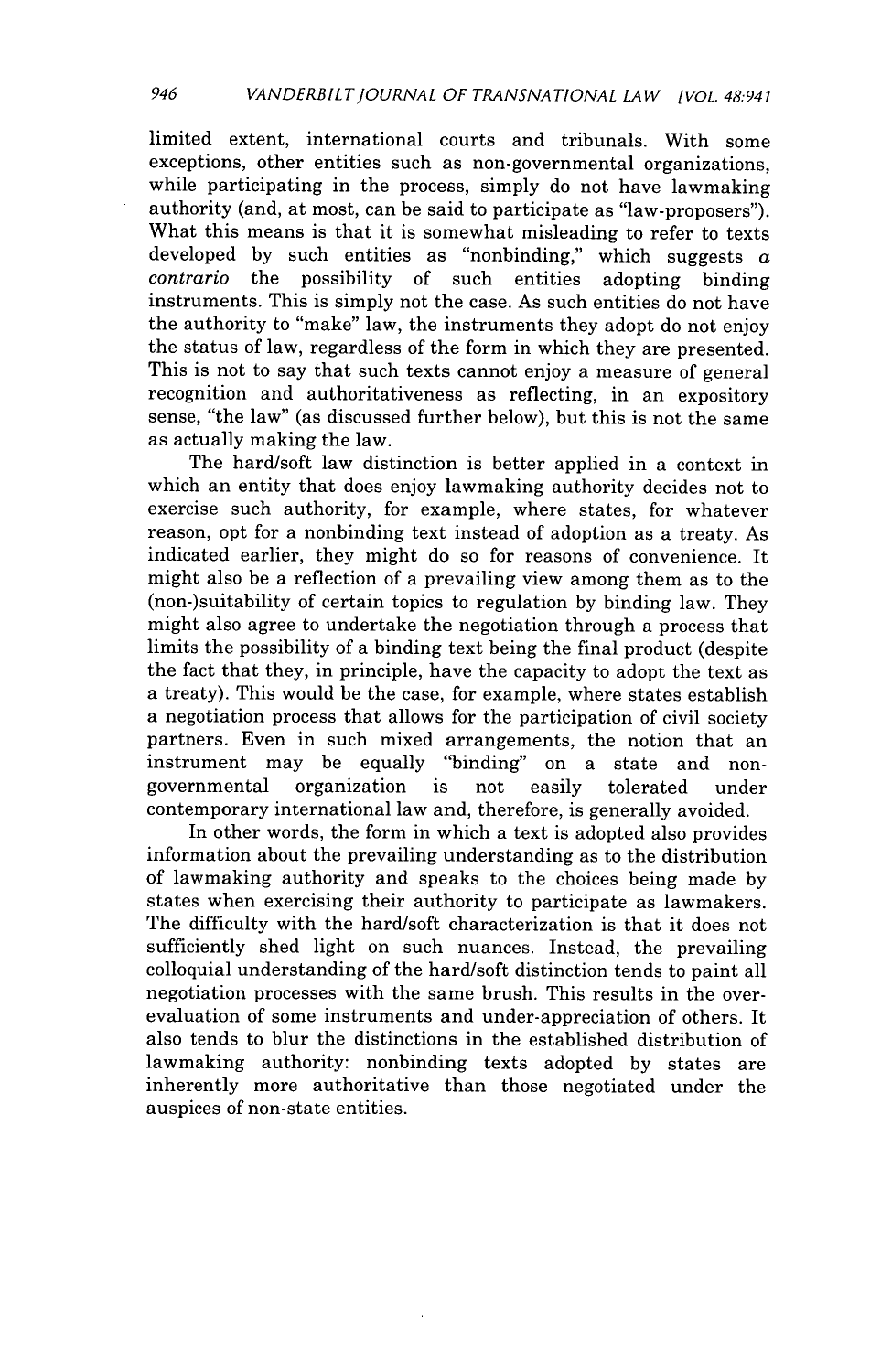#### B. *The Codification-Progressive Development Analogue*

Another way of looking at the hard/soft law distinction is **by** comparing it to another distinction commonly employed in international law, namely that between the codification and that between the codification and progressive development of the law. That distinction seeks to describe the process of international lawmaking as one of consolidating existing law as opposed to developing the law further (either **by** creating "new" law to regulate an area previously not regulated **by** law or **by** changing existing law). While both sets of distinctions enjoy a degree of overlap, they are not identical. For one thing, the distinction between the codification and progressive development of the law enjoys formal recognition in the international law, in the form of Article **13,** ¶1(a), of the Charter of the United Nations, which grants the General Assembly the authority to "initiate studies and make recommendations for the purpose of **. . .** encouraging the progressive development of international law and its codification."

Nonetheless, they are comparable because codification involves the recognition of specific rules as being established "law" or, in the nomenclature of the hard/soft scheme, the "hard" law. The comparison reveals that in the codification of international law less emphasis is placed on matters of form, both during the determination of established rules and in the outcome of the codification process. In fact, the basic assumption is that of the prior existence of rules enjoying the status of customary international law, which are then systematized in a codification exercise. The identification of customary international law is less a matter of a specific "form" and more of substance, namely whether it enjoys the necessary basis in state practice and recognition as binding on states *(opinio juris).* In other words, and importantly for present purposes, the customary law status of a rule is not affected in any meaningful way **by** the form in which it is reflected. International law already recognizes that law can be "hard" without being encapsulated in a treaty. While prominent examples exist of "codification treaties" having been adopted by the United Nations,<sup>6</sup> codification of international law does not require a treaty.<sup>7</sup>

Similarly, when coming to the progressive development of international law, the established understanding is that rules enjoying a *de lege ferenda* status are not formally binding on states.

**<sup>6.</sup>** The most prominent perhaps being the Vienna Convention on the Law of Treaties, of **1969.** Vienna Convention on the Law of Treaties, May **23, 1969, 1155 U.N.T.S. 331.**

**<sup>7.</sup>** *See* **G.A.** Res. 174 (II), Statute of the International Law Commission, art. **15** (Nov. 21, 1947), *available at* http://legal.un.org/ilc/ [http://perma.cc/T6JL-SYHE] (archived Sept. **5, 2015).**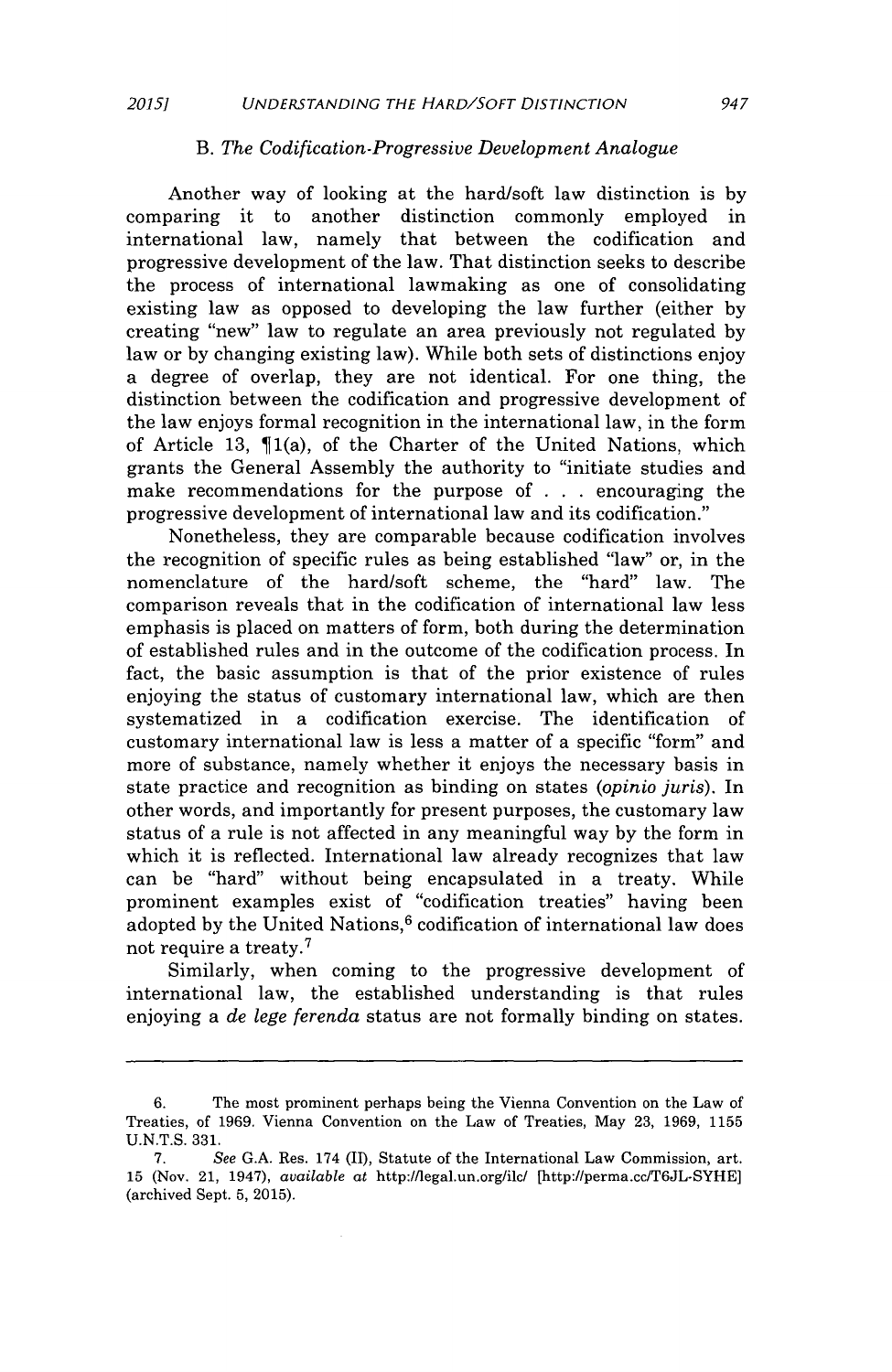They are "soft" and hortatory in nature, reflecting at most what the law might be one day, and at least what states might wish to do in the meantime. This is the positive sense in which progressive development is understood. There is also a negative, pejorative, connotation in which the label progressive development is sometimes employed-namely that it is "merely" someone's idea of what the law should be, and not reflective of the law itself. Such latter sense is even closer to the colloquial meaning of "soft" law in that it is shorn of any aspirational component. There is no expectation of the proposed law eventually becoming actual law. It remains purely in the realm of recommendation. Here too, the question of form is not straightforward. While, on the face of it, it would seem contradictory for a proposed ("soft") rule to be incorporated in the "hard" form of a treaty, the Statute of the International Law Commission nonetheless anticipates precisely that. Article **15** confirms that "the expression "progressive development of international law" is used for convenience as meaning the preparation of draft conventions on subjects which have not yet been regulated **by** international law or in regard to which the law has not yet been sufficiently developed in the practice of States **.** . . ." In fact, there are many examples of treaties having been adopted to regulate an area or subject for the first time.<sup>8</sup> There are also examples of treaties including rules of a *de lege ferenda* nature within them (as discussed below).

The point being that the question of which side of the hard/soft divide a rule falls is not only a question of form but also of substance. Contrary to the basic assumption underlying the hard/soft distinction, the fact that a rule is reflected in a particular "form" is not per se determinative of its legal value. It is at most suggestive. This applies in both directions. While the fact that a rule is encapsulated in a treaty would suggest that it is binding, it is not necessarily so if it is only recommendatory in nature. Likewise, a rule contained in a soft law form would likely not be binding. However, such assumption would not hold if the referred-to rule enjoys the status of customary international law. In other words, the intrinsic legal nature of the rule is of equal importance, if not more relevance, to the form of the instrument in which it is to be found. Once again, such appreciation for the relative nature of international rules is not sufficiently captured **by** the hard-soft delineation.

## *C. Expository Codification-A Comment on Technique*

There is a further consideration. At the level of practice, the drafters and negotiators of texts hardly ever undertake an

**<sup>8.</sup> As is the case of many environmental law treaties. See, e.g., Convention on Biological Diversity, Dec. 29, 1993, 1760 U.N.T.S 79 (English text begins on page 143).**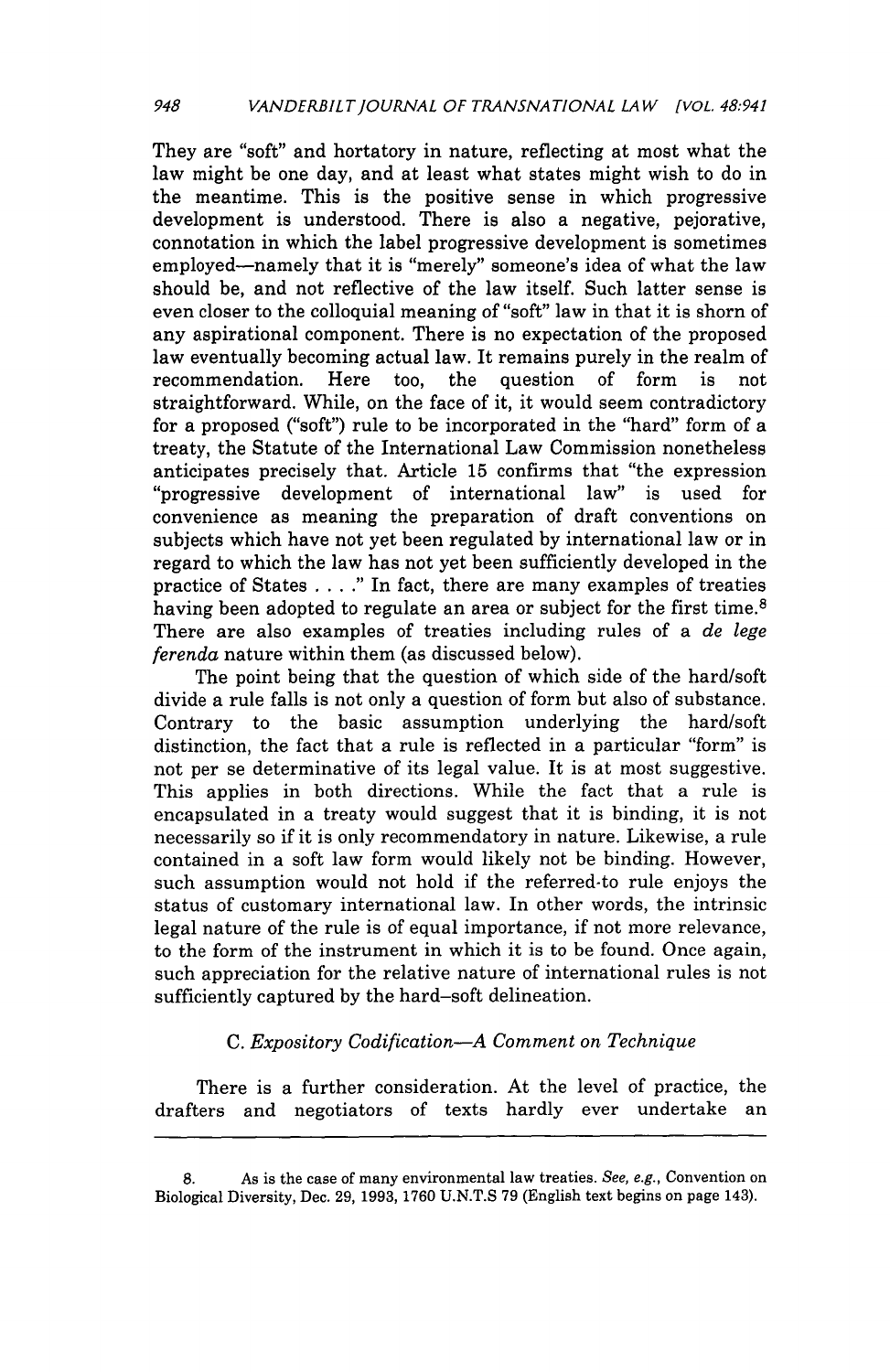investigation into the legal nature of the rules being incorporated into the text. The impulse is to systematize the law **by** presenting a structured text that is comprehensible and accessible to the intended audience. Frequently, the goal is not to establish the law, but to restate it. As such, the decision not to pursue the adoption of a treaty can also be understood as the negotiators simply not considering it necessary to do so. As previously indicated, the Statute of the International Law Commission does not envisage codification necessarily requiring a treaty, but rather "the more precise formulation and systematization of rules of international law in fields where there already has been extensive State practice, precedent and doctrine."<sup>9</sup>It is perfectly possible for the law to be codified in forms other than a treaty, such as in instruments that do not enjoy any formal legal status but seek to restate the law in an accessible and authoritative manner. An analogy can be drawn to the Restatement of the Foreign Relations Law of the United States, prepared **by** the American Law Institute.<sup>10</sup> While the text enjoys no formal legal status, it is nonetheless generally recognized as being an authoritative restatement of the law.<sup>11</sup>

Such "expository codification" is quite common and has in recent times become the outcome of choice among many states and other negotiators alike. This is done as a matter of convenience and choice. The position is further complicated **by** the relative nature of the law, since what constitutes an established rule of customary international law is sometimes in the eye of the beholder. For some, a rule may be well established (i.e., "hard law" being codified), while others may choose to call into question its status as law, preferring to label it as progressive development (i.e., "soft law"). In fact, the International Law Commission long ago abandoned its efforts to systematically indicate whether the texts it adopts reflect either codification or progressive development of the law, or as is frequently the case, whether both elements are present. <sup>12</sup> In short, such basic characterizations and distinctions rarely hold up in the face of practice and are responsible for much ambiguity in the understanding of the law.

**<sup>9.</sup> G.A.** Res. 174 (II), *supra* note **8,** art. **15.**

**<sup>10.</sup> RESTATEMENT** (THIRD) OF THE **FOREIGN** RELATIONS LAW OF THE **U.S.** (AM. L. **INST. 1987).**

**<sup>11.</sup>** *See* David B. Massey, *How the American Law Institute Influences Customary Law: The Reasonableness Requirement of the Restatement of Foreign Relations,* 22 YALE **J.** INT'L L. 419, 424 **(1997);** Karl M. Meessen, *Special Review Essays: The Restatement (Third) of the Foreign Relations Law of the United States,* 14 YALE **J.** INT'L L. 433, **433-35 (1989).**

<sup>12.</sup> *See* Int'l L. Comm'n, *Report of the Working Group on Review of the Multilateral Treaty-Making Process,* **U.N.** Doc. *A/CN.4/325* **(1979),** *reprinted in* **[1979]** 2 Y.B. **INT'L** L. **COMM'N 187-88, U.N.** Doc. **A/CN.4/SER.A/1979/Add.1** (part **1).**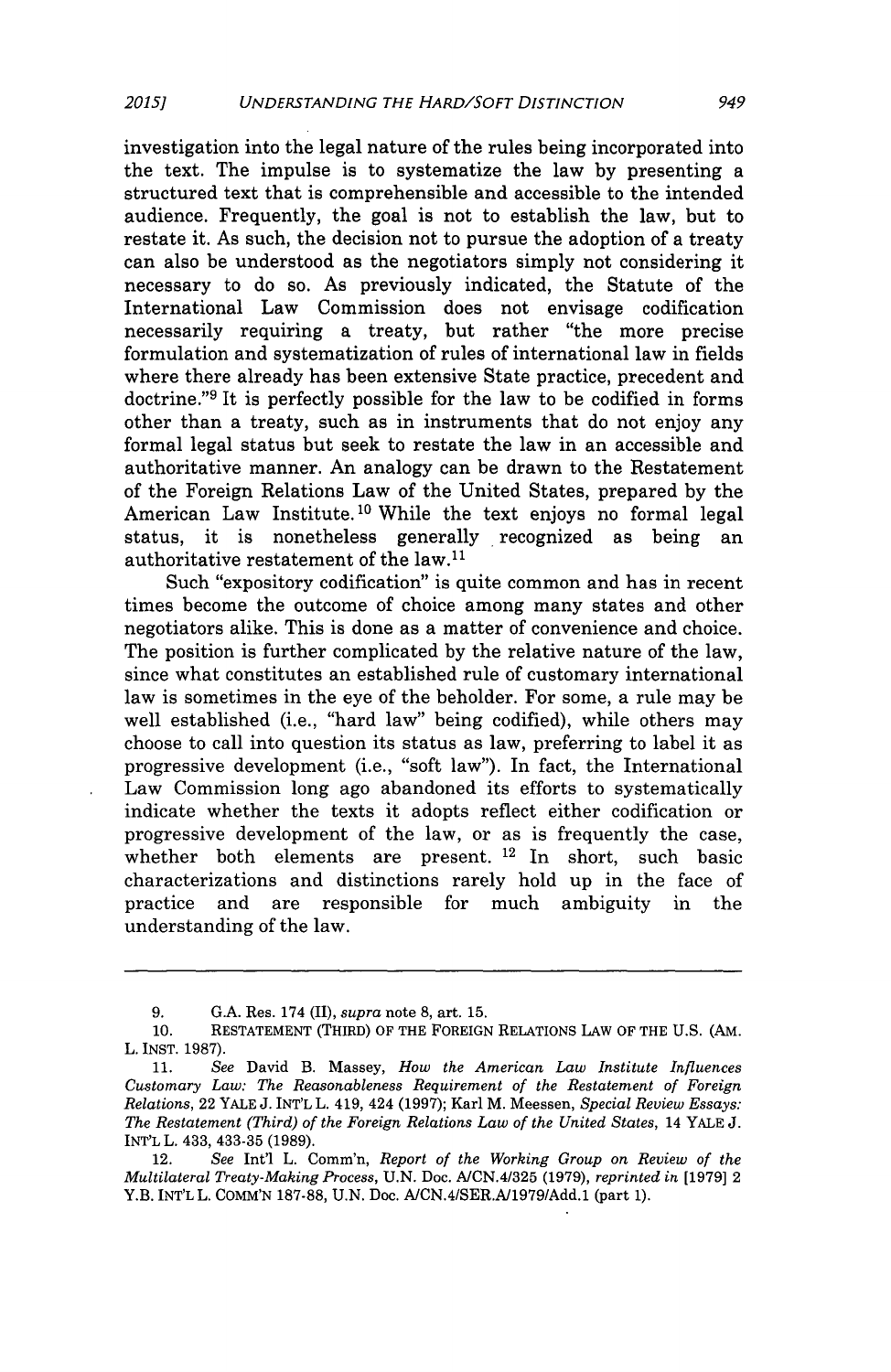#### III. PROBLEMS OF AMBIGUITY

The hard/soft characterization is presented in binary terms: a dichotomy with only two possible outcomes. It has already been demonstrated that neither outcome is preordained, so that contrary to the received understanding, a rule can be "hard" even if it is not encapsulated in a "hard" form. Furthermore, any single text might have elements of both "hard" and "soft" law, as many in practice do. Such uncertainty is tolerated because of the ambiguity inherent to the distinction, namely that it refers simultaneously to both form and substance. In other words, it refers to instruments adopted (or not) in one of the accepted "hard" or "soft" forms of law. At the same time, it seeks to convey information about the legal substance of the rule, namely whether it is "binding" or not. Since the two connotations are not synonymous, it is possible to unpack each.

Accordingly, at the more granular level, once considerations of form are distinguished from those pertaining to substance, the application of the hard/soft distinction means that not two, but four, positions are possible, as follows:

| Form | Substance |
|------|-----------|
| Hard | Hard      |
| Hard | Soft      |
| Soft | ٠<br>Hard |
| Soft | Soft      |

The first and last positions track the traditional "pure" conceptions of "hard" and "soft" law. What is more interesting are the mixed arrangements in the middle.

### *A. Hard-Hard*

The first type of rule is that which is encapsulated in a "hard" form and accordingly is legally binding on the parties to the agreement. It is well accepted that treaties are a form of "hard" law *par excellence.* The Statute of the International Court of Justice lists international conventions among the existing forms of international law.13 The underlying basis for the binding nature of treaties is the principle of *pacta sunt servanda,* which is explained in the Vienna

**<sup>13.</sup>** *See Statute of ICJ, supra* note *4.*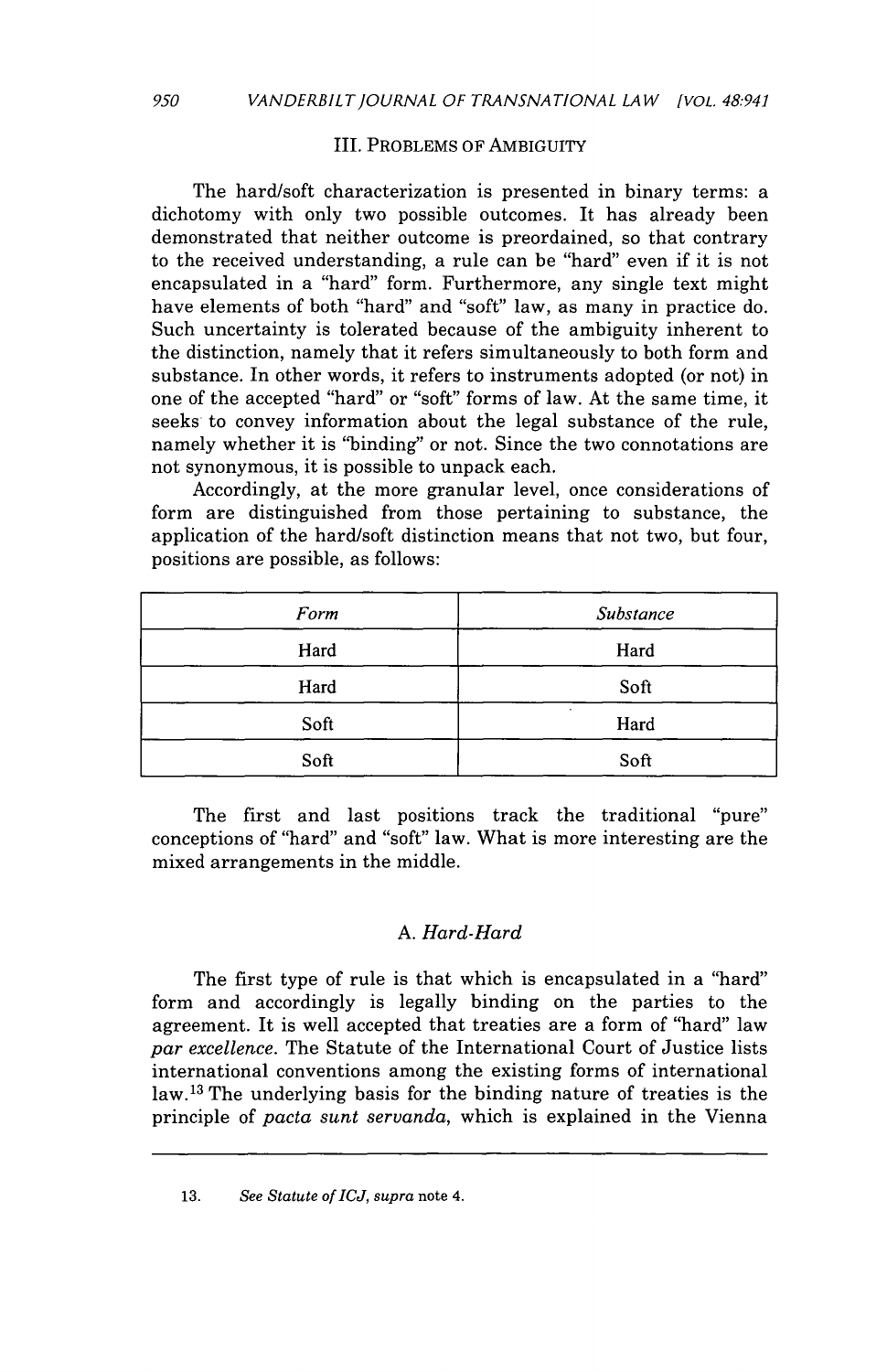Convention on the Law of Treaties, **1969,** in the following terms: "Every treaty in force is binding upon the parties to it and must be performed **by** them in good faith." <sup>14</sup>

Article **38** of the International Court's Statute refers to "international conventions" as "establishing rules" between the parties.<sup>15</sup> This is the key purpose of a treaty. However, the "hard" form of a treaty does not automatically extend to all of its provisions. As will be discussed below, not each provision of a treaty necessarily constitutes a binding obligation (i.e., the "hard" law) between the parties. Nonetheless, each treaty *ex hypothesi* establishes at least one such obligation *inter partes.* This position thus covers standard treaty obligations, the violation of which would constitute an internationally wrongful act, thereby triggering the international responsibility of the wrongdoing state with specific legal consequences.<sup>16</sup>

## *B. Soft-Soft*

On the opposite end of the spectrum, and tracking the traditional conception of "soft law," are those rules that are "soft" both in the sense that they were adopted in a nonbinding form and, **by** their own purport, that they are nonbinding in substance as well. These are your standard recommendations, guidelines, and observations. As indicated earlier, the fact that they are not binding ("soft") on states and other international actors is not only a consequence of the form in which they are being presented, but also because they are adopted **by** entities that do not have the legal authority to adopt binding ("hard") rules. This latter point is significant when coming to texts adopted in a form purporting to reflect "harder" law. The legal value of instruments adopted as "declarations" or statements of principle is constrained **by** the limited authority of the adopting entity. Such instruments are legally indistinguishable from simple recommendatory texts. This applies equally to the formulation of the provisions within the text. Traditional "soft law" instruments are formulated in terms of recommendatory language, using "should" as opposed to "shall." "Harder" language calls for an evaluation of the legal purpose of the provision in question. **If** the text is adopted **by** an entity not enjoying the authority to make "hard" law, then the stronger language is, formally speaking, misplaced, as it will not achieve what it seeks. Alternatively, as will be discussed shortly

<sup>14.</sup> Vienna Convention on the Law of Treaties art. **26,** ¶ **1,** May **23, 1969, 1155 U.N.T.S. 331.**

**<sup>15.</sup>** *See Statute of ICJ, supra* note 4, art. **38** ("[I]nternational conventions **...** establishing rules expressly recognized **by** the contesting states").

**<sup>16.</sup>** *See* **G.A.** Res. **56/83,** annex, Articles on the Responsibility of States for Internationally Wrongful Acts (Dec. 12, 2001), *available at* http://legal.un.org/ilc/ [http://perma.cc/TS7V-KJB8] (archived Oct. 22, **2015).**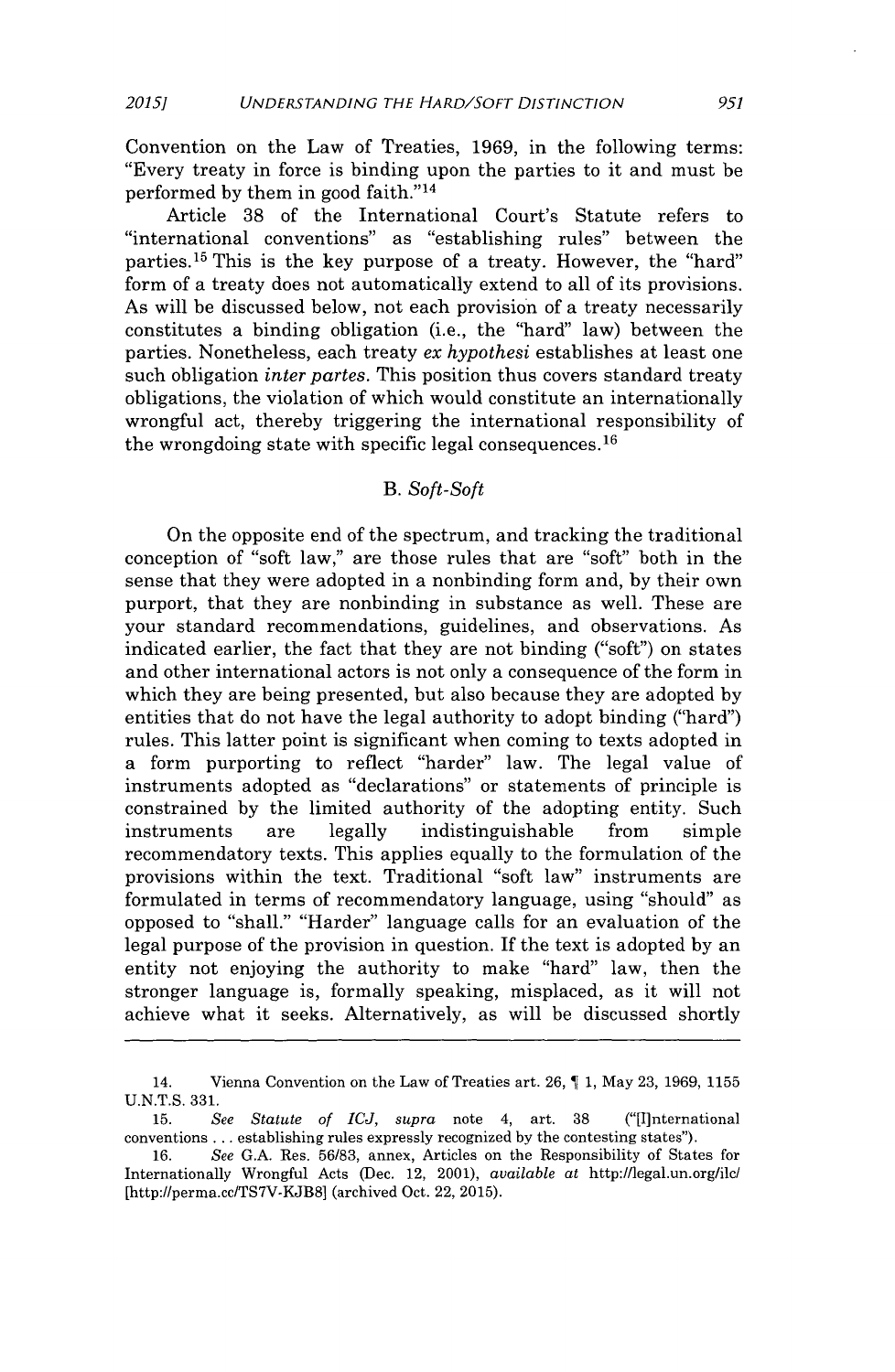("soft-hard"), the position may be different in the case of "harder" language contained in an ostensibly "soft law" text adopted **by** an entity with the authority to make law.

## *C. Hard-Soft*

In all treaties, there are at least some provisions that do not establish legal obligations. Some relate to the management of the treaty regime, such as those on entry into force, termination, etc. In some treaties, there are also provisions that contain recommendations or hortatory exultations. **A** well-known example is Article **33** of the Charter of the United Nations, which recognizes the freedom of states to choose from a nonexhaustive list of recommended modes of peaceful settlement of disputes. **17** Likewise, the **UN** Convention on the Law of the Sea of **1982** contains several provisions formulated in permissive terms.<sup>18</sup>For example, the treaty provides that a "coastal State *may* adopt laws and regulations, in conformity with the provisions of [the] Convention and other rules of international law, relating to innocent passage through the territorial sea."<sup>19</sup>It is not a question of the coastal state being required to establish such rules. Rather, the treaty recognizes its freedom to do so, subject to the requirement that the rules established be in conformity with the Convention and other rules. In other words, the Convention serves as a legal framework within which states exercise their freedom of action.

The implication for the present analysis is that the form of an instrument provides, at most, only a general indication of the possible legal nature of its content. The fact that recommendatory provisions are included in a binding instrument does not affect their substantive status (as essentially "soft law"). Each individual provision needs to be evaluated on its merits, taking into account its ordinary meaning in the context of the object and purpose of the treaty. <sup>20</sup>

Often such provisions are included as part of a "package" compromise at the time of negotiation to satisfy those constituencies agitating for the recognition of a particular issue within the text,

**18.** *See infra* note 20 for a specific example.

**<sup>17.</sup> U.N.** Charter art. **33,** *¶* **1,** *available at* http://www.un.org/ [http://perma.cc/HXB5-WMVC] (archived Oct. 22, **2015)** ("The parties to any dispute, the continuance of which is likely to endanger the maintenance of international peace and security, shall, first of all, seek a solution **by** negotiation, enquiry, mediation, conciliation, arbitration, judicial settlement, resort to regional agencies or arrangements, or other peaceful means of their own choice.").

**<sup>19.</sup>** United Nations Convention on the Law of the Sea art. 21, *¶* **1,** Dec. **10, 1982, 1833 U.N.T.S. 3** (emphasis added) (English version of article 21 can be found on page 405).

<sup>20.</sup> Vienna Convention on the Law of Treaties art. **31, 1 1,** May **23, 1969, 1155 U.N.T.S. 331.**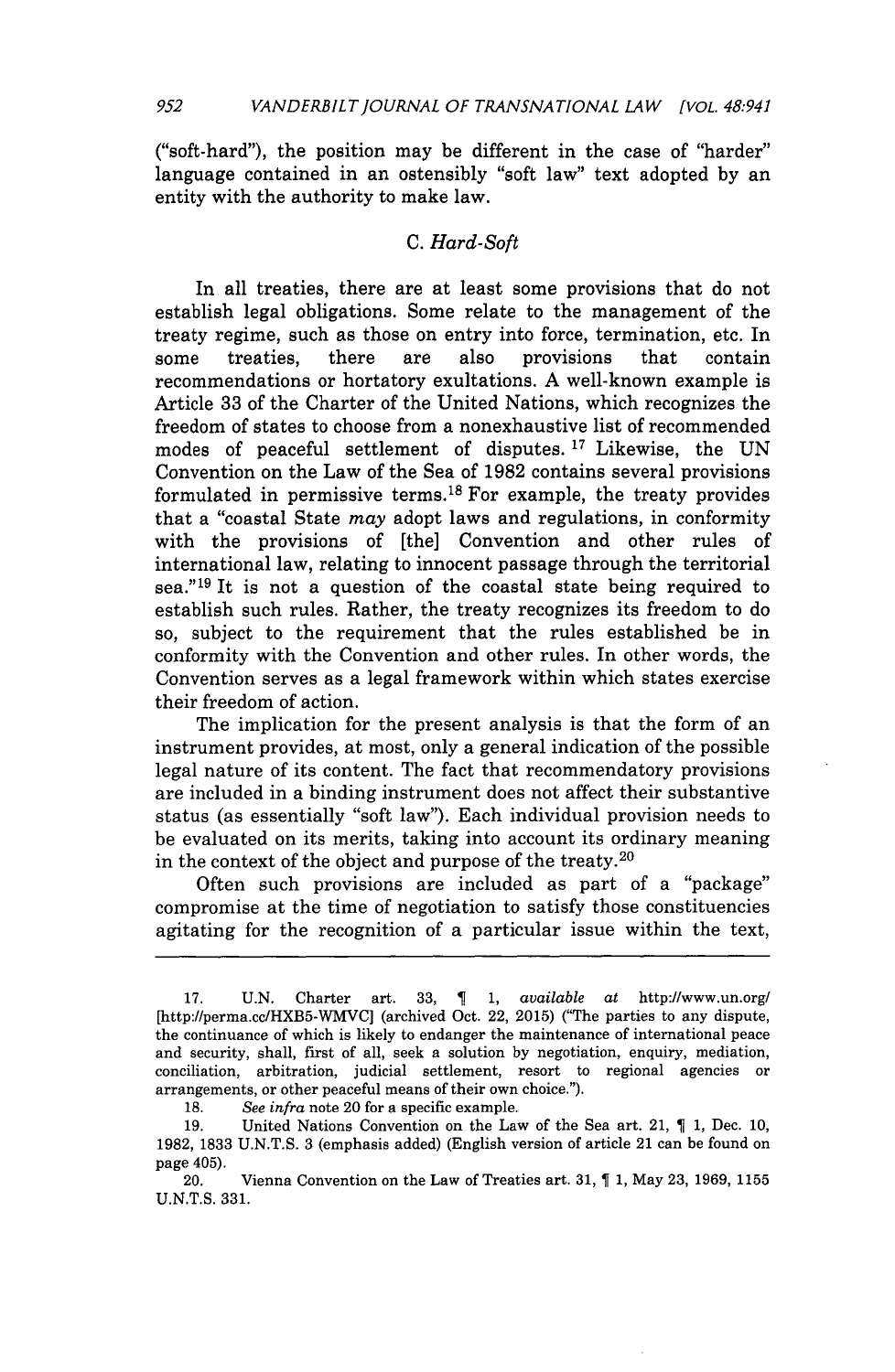while at the same time assuaging others concerned about doing so at the level of rights and obligations of states. Many such provisions also help to contextualize the overall text, **by** filling out some of the details, or **by** way of allowing parties a margin of discretion in the fulfillment of their obligations. An example of the latter is found in Article **5, ¶1,** of the International Convention for the Suppression of the Financing of Terrorism of **1999,** which establishes an obligation on states to ensure, under their domestic laws, that legal persons engaging in the financing of terrorism are held liable. The treaty then grants states the right to choose from a list of options: "Such liability may be criminal, civil or administrative." 21 While the obligation to ensure liability is a "hard" obligation, the specific means of doing so is not. The recommendatory list helps **"fill** out" the content of the obligation and injects an element of flexibility allowing for differentiation at the level of each state. Many states recognize only certain methods of holding legal persons liable. Allowing them the freedom to choose their preferred method goes a long way to ensuring compliance with the underlying obligation.

#### *D. Soft-Hard*

Perhaps the most interesting configuration is the soft-hard. As already alluded to, it is possible to have "hard" rules reflected in nonbinding instruments. This flows as a further consequence of the point that the form of the instrument is not per se determinative of its content. If that means that a "hard-law" instrument can contain "soft" provisions, then the opposite is true as well. Some of the reasons why such arrangement may be selected have already been alluded to. Modern treaty making is a complex undertaking, and, once adopted, treaties are not easily amended, revised or terminated. While such position exists **by** design so as to ensure the stability of the law, as in the **1969** Vienna Convention, it also means that states are generally reluctant to have all questions regulated **by** treaty. Nor is it entirely necessary, or always entirely suitable, to have a treaty (which typically establishes reciprocal rights and obligations) proclaim the law in a declaratory or expository manner. Instead, states (and other actors with the necessary authority) have from time to time preferred to use strictly nonbinding forms to declare "the law" on a particular issue.

The **UN** General Assembly has, on several occasions, resorted to its declaratory authority to proclaim the law **by** adopting nonbinding declarations (usually **by** consensus). **A** prominent example, referred to above, is the Friendly Relations Declaration, adopted **by** the

<sup>21.</sup> International Convention for the Suppression of the Financing of Terrorism art. **5, T 1,** Dec. **9, 1999, 2178 U.N.T.S. 197.**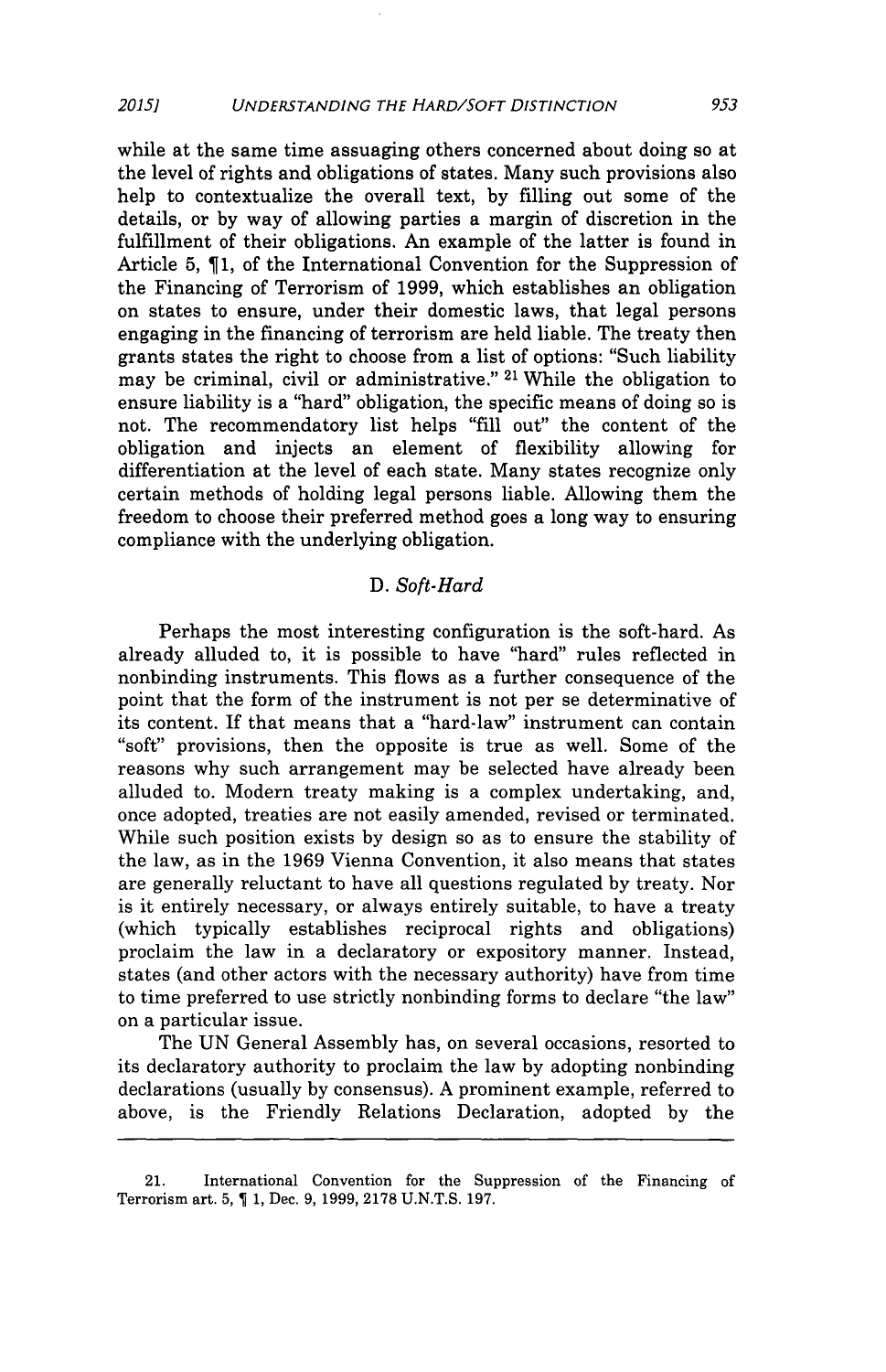Assembly in **1970,** which to this day continues to reflect the legal framework for the peaceful co-existence of states. The prevailing understanding is that such texts serve as authoritative expositions of the law, even if the instrument itself does not establish formal legal rights and obligations for states. In some cases, declarations adopted **by** the General Assembly have served as the basis for the subsequent adoption of treaties. The most famous example of this is the Universal Declaration of Human Rights of 1948,<sup>22</sup> much of which served as the basis for the two Human Rights Covenants.<sup>23</sup>

**A** similar phenomenon occurs with nonbinding texts adopted **by** bodies, such as the International Law Commission, whose function is precisely that of the systematization of the law, which play a specific role in the intergovernmental lawmaking process. There exist several examples of provisions in instruments developed **by** the Commission being cited **by** international courts, governments, and academics as an accurate exposition of the existing customary international law on a particular issue.<sup>24</sup> The authority, both actual and perceived, of the entity in question is important. Different from the General Assembly, which enjoys the inherent authority to what amounts to "making law" whether through the adoption of treaties or, in a more indirect manner, through the exercise of its declaratory functions, the authority of other entities to provide a persuasive exposition of the law is linked to their mandates and functions. The Institut de Droit International and the International Law Association have both developed numerous authoritative expositions of international law. The statements of the International Committee of the Red Cross on matters pertaining to international humanitarian law are usually

<sup>22.</sup> *See generally* **G.A.** Res. **217** (III) **A,** Universal Declaration of Human Rights (Dec. **10,** 1948), *available at* http://www.un.org/en/documents/udhr/ [http://perma.cclWH93-PT7L] (archived Oct. 22, **2015).**

**<sup>23.</sup>** International Covenant on Economic, Social and Cultural Rights, Dec. **16, 1966, 993 U.N.T.S. 3;** International Covenant on Civil and Political Rights, Dec. **16, 1966, 999 U.N.T.S. 171.**

<sup>24.</sup> **A** prominent such example can be found in the articles on the responsibility of states for internationally wrongful acts, adopted **by** the **ILC** in 2001, which have been cited **by** courts and tribunals alike as reflecting rules of customary international law. *See, e.g.,* **U.N.** Secretary-General, Responsibility of States for Internationally Wrongful Acts: Compilation of Decisions of International Courts, Tribunals and Other Bodies, at **5-6, U.N.** Doc. **A/62/62/Add.1** (Apr. **17, 2007);** *see also* **U.N.** Secretary-General, Responsibility of States for Internationally Wrongful Acts: Compilation of Decisions of International Courts, Tribunals and Other Bodies, at **86, U.N.** Doc. **A/62/62,** annex I; **U.N.** Secretary-General, Responsibility of States for Internationally Wrongful Acts: Compilation of Decisions of International Courts, Tribunals and Other Bodies, at **86, U.N.** Doc. United Nations documents **A/62/62** and Corr.1 and **Add.1, A/65/76; U.N.** Secretary-General, Responsibility of States for Internationally Wrongful Acts: Compilation of Decisions of International Courts, Tribunals and Other Bodies, at **86, U.N.** Doc. **A/68/72; U.N.** Secretariat, United Nations Legislative Series, Materials on the Responsibility of States for Internationally Wrongful Acts, at **365, U.N.** Doc. **ST/LEG/SER** B/25 (2012).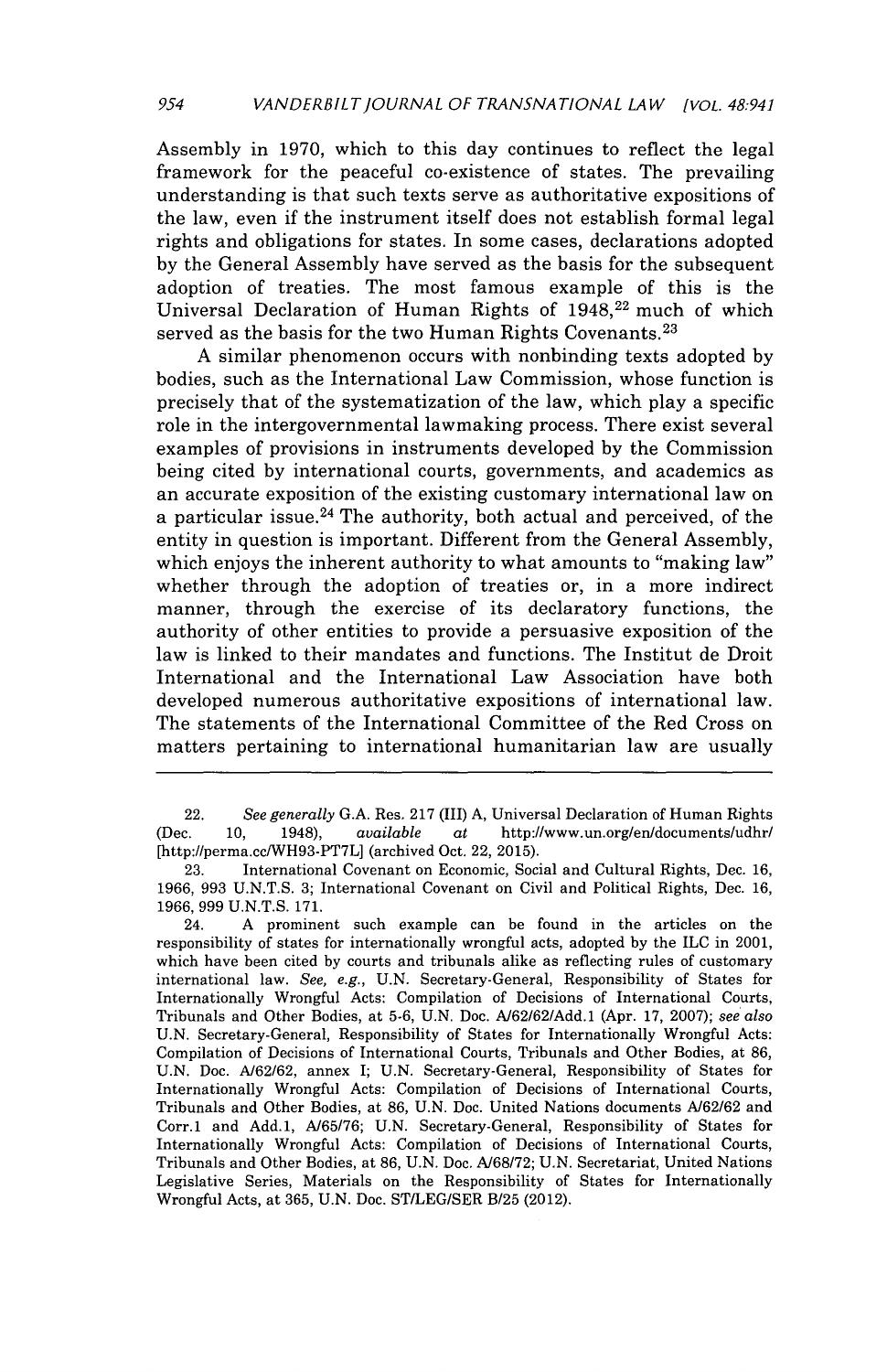considered to be legally authoritative. Similarly, given its extensive participation in international disaster response, the views of the International Federation of the Red Cross and Red Crescent Societies (IFRC) on questions of IDRL are also likewise considered authoritative. The IDRL Guidelines,<sup>25</sup> developed by the IFRC, contain some such provisions; if they do not reflect customary international law, then they at least contain evidence of state practice, in the sense that they are drawn from an existing body of treaty law.

This does not mean that every text developed **by** such entities is equally authoritative. Nor is every provision necessarily a restatement of existing law. Some are in the realm of expository codification (in the sense referred to earlier), while others are more clearly in that of aspiration, or progressive development, of the law. There are many intangibles that might sway the legal picture in either direction. The point being that, once again, a proper legal assessment is called for. Simply dismissing out of hand such texts as being in the realm of "soft law" undervalues their valuable contribution to the process of the consolidation and further development of international law.

#### IV. **CONCLUSION**

The present essay has sought to make two basic observations about the hard-soft characterization. First, authority matters. Few entities actually possess the authority to make international law. Understanding this basic insight goes a long way to appreciating why the hard-soft scheme has proved remarkably successful. For many, it is the only way to participate in the process of further elaborating the law. In other words, it has provided an entry point for the participation of entities that do not have formal "lawmaking" authority in the process of law elucidation. The resultant explosion in the number of instruments and texts that have been developed has enriched the body of the law. While most, if not all, are "soft" in form, some contain "hard" elements and have proved particularly influential in the course of the development of the law.

Second, while the simplicity of the hard-soft characterization has played a significant role in its widespread adoption, it has also proved a point of weakness. As with all dichotomies, the two end points are presented as absolute alternatives. This tends to obscure the possibility of intermediate positions and risks throwing out the

**<sup>25.</sup>** *See* 30th Int'l Conference of the Red Cross and Red Crescent, Res. 4, *Adoption of the Guidelines for the Domestic Facilitation and Regulation of International Disaster Relief and Initial Recovery Assistance, at* **93** (Nov. **30, 2007),** *available at* http://www.ifrc.org/ [http://perma.cc/9A66-CXTK] (archived Sept. **5, 2015).**